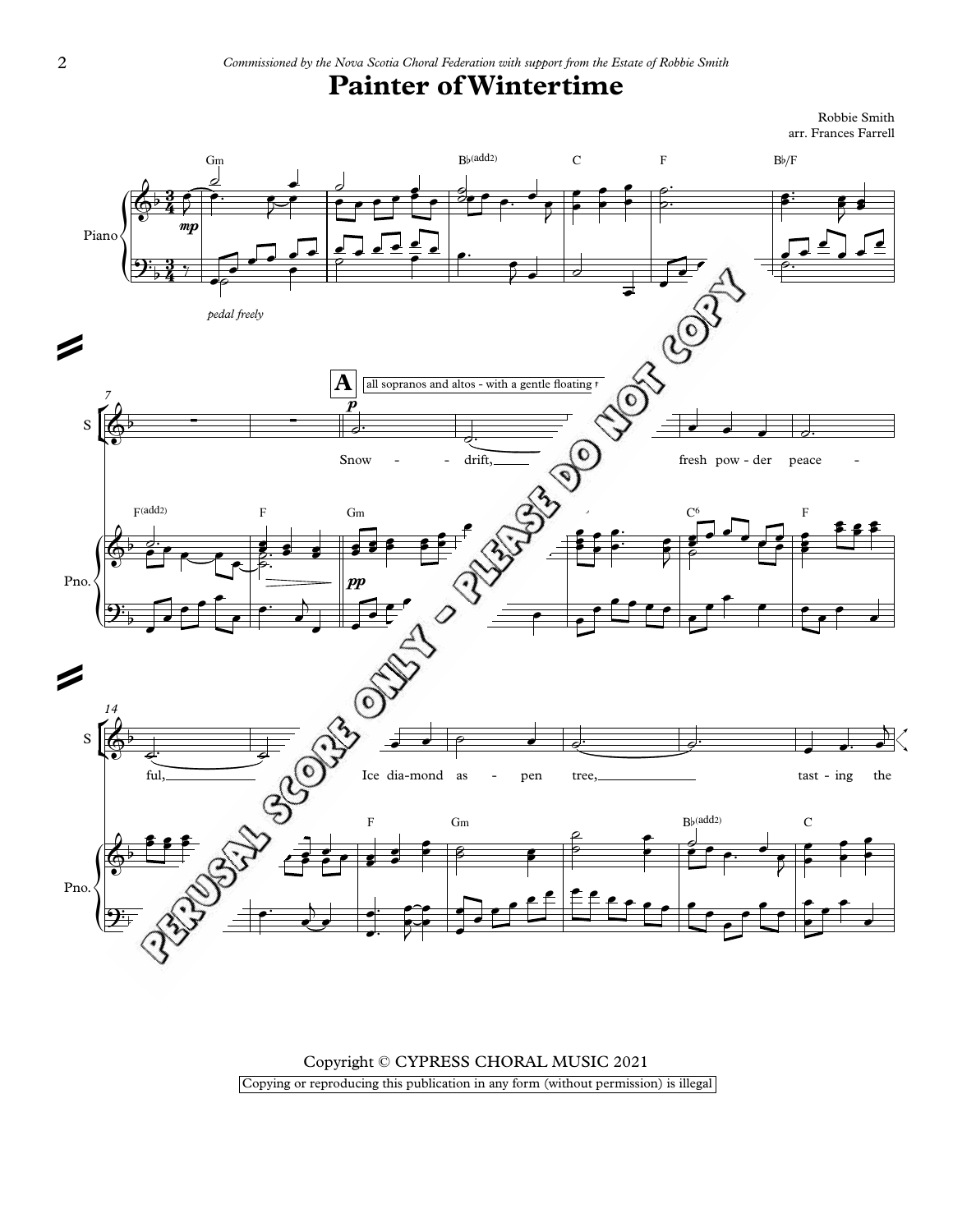

3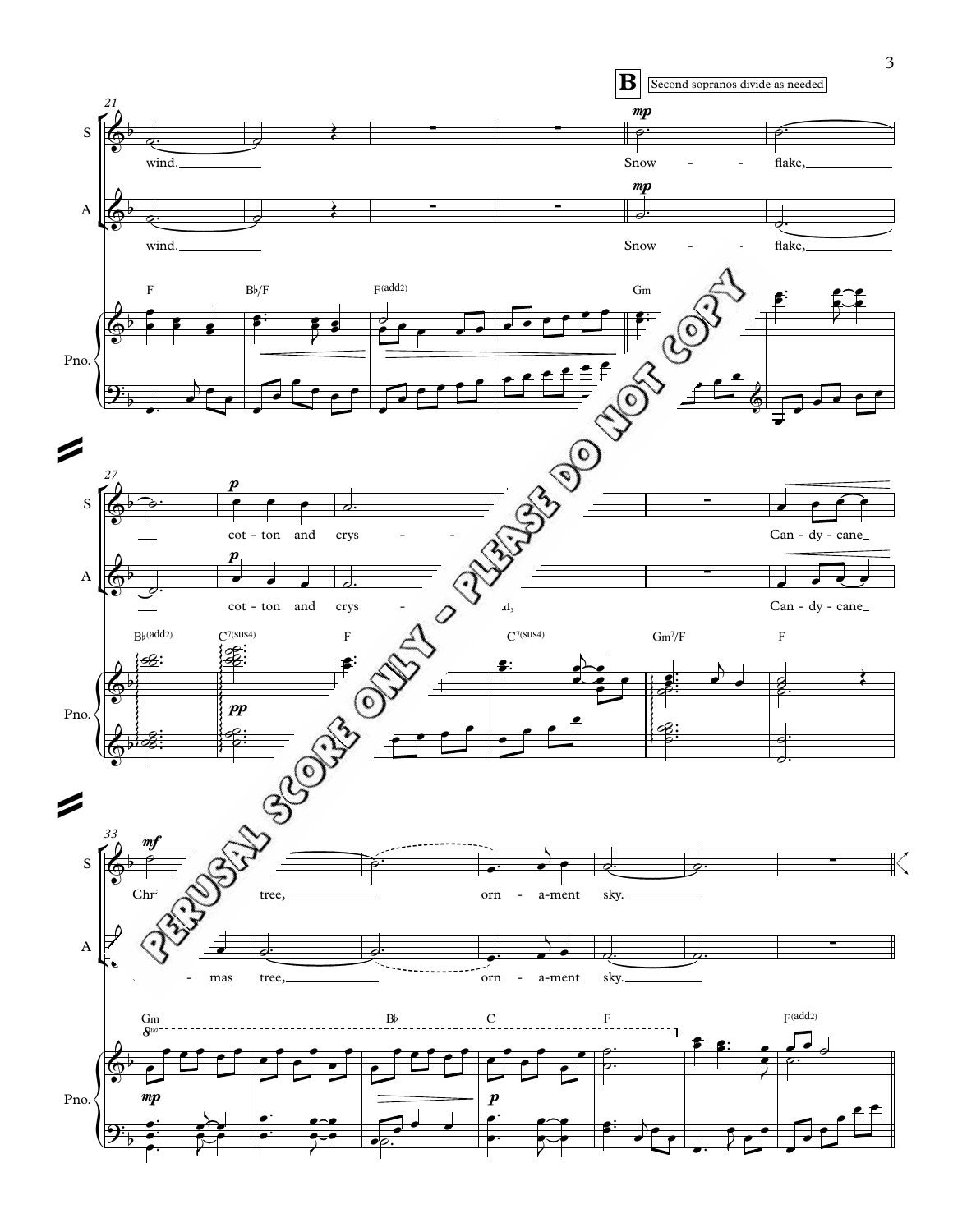

4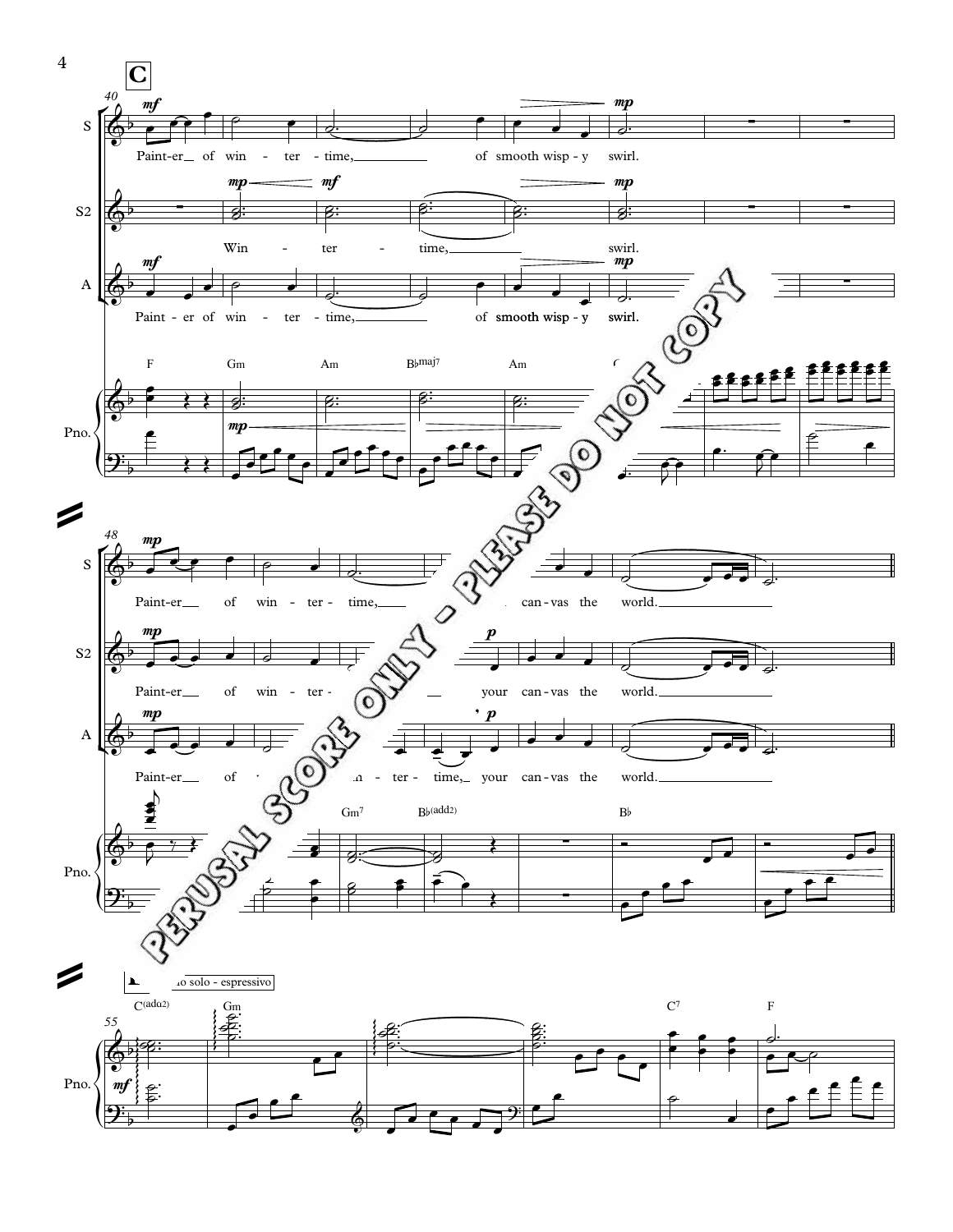



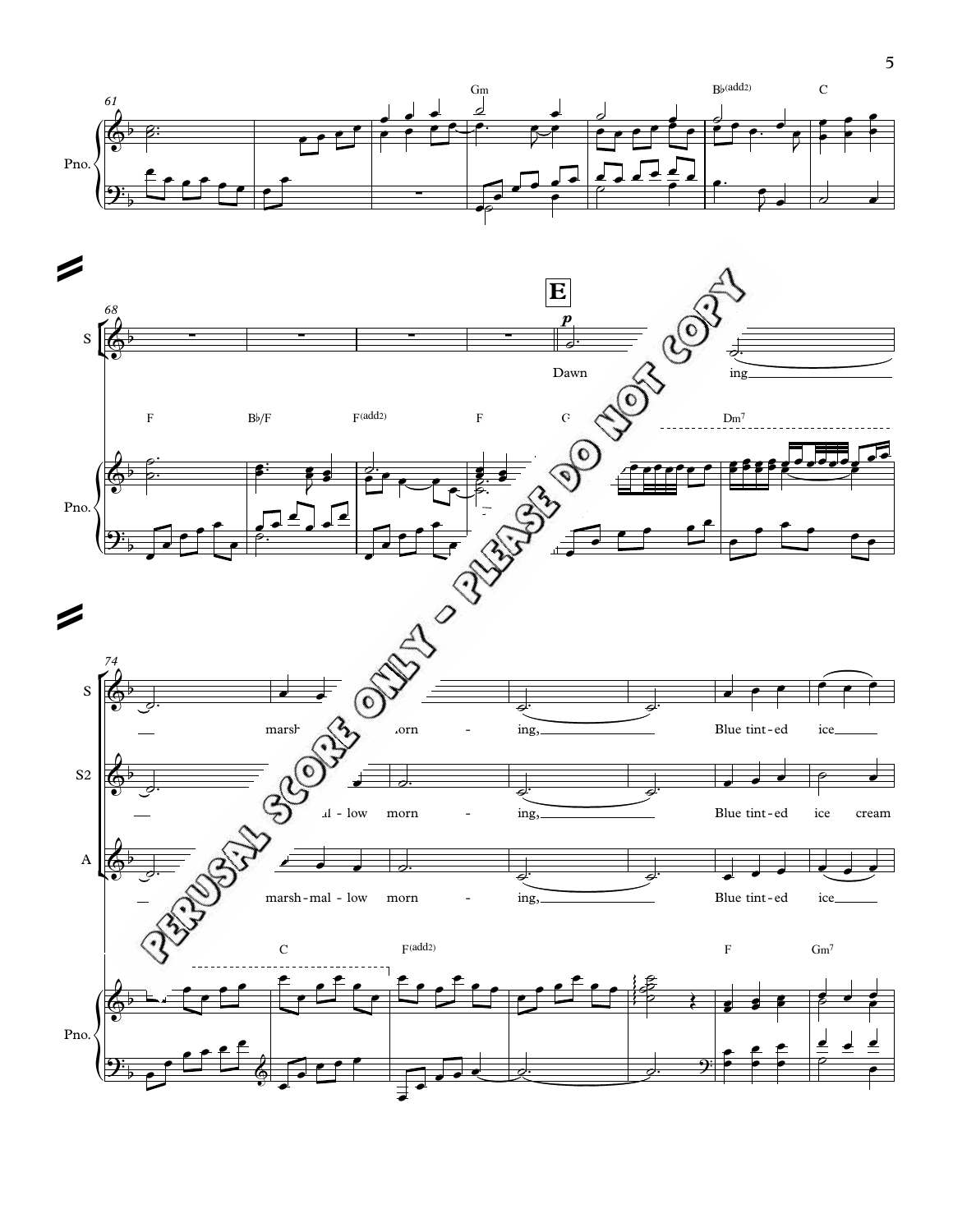

6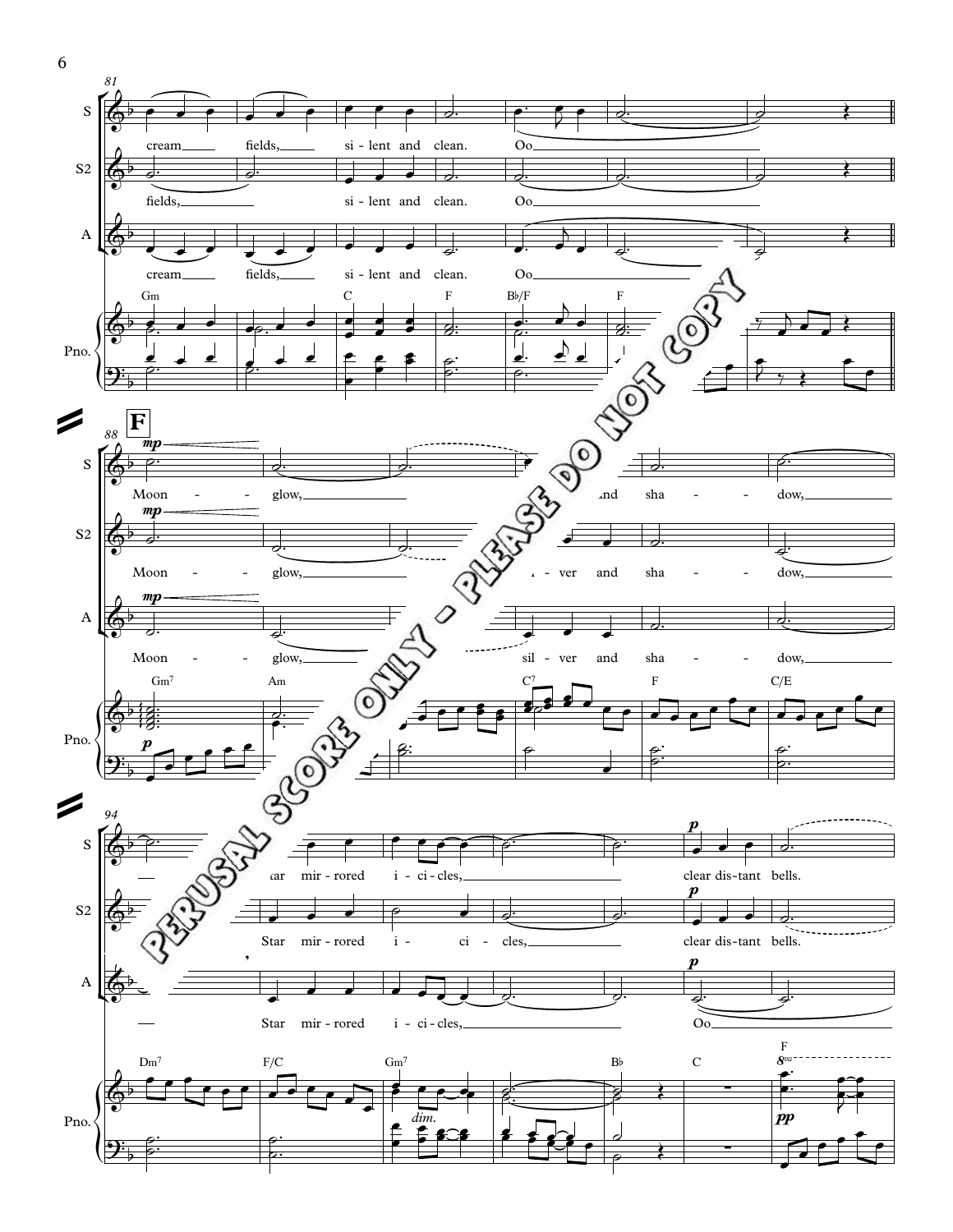